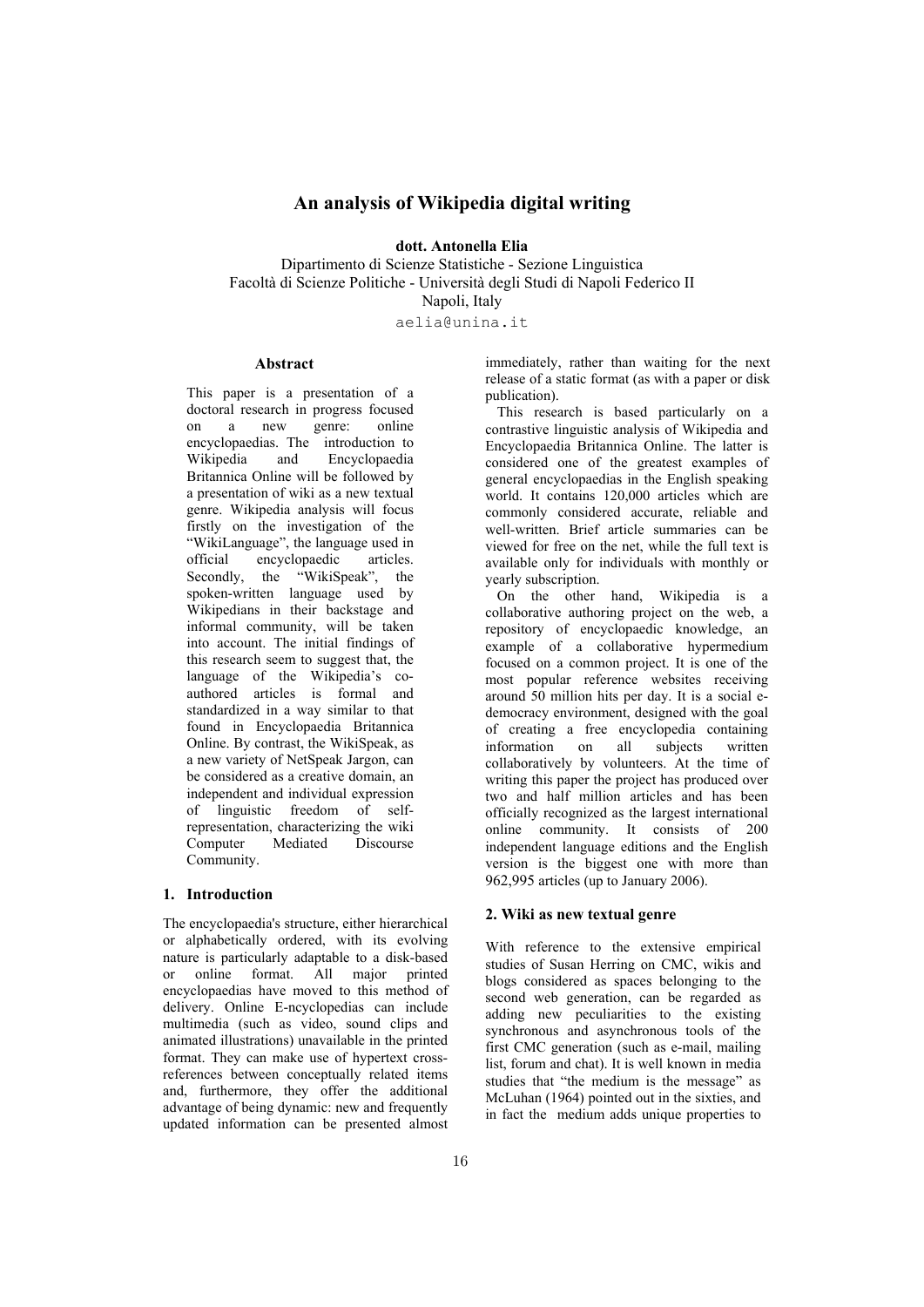the web genre in terms of production, function, and reception which cannot be ignored. Wikis are co-authoring tools which allow collective collaboration. They can be, simultaneously, a repository of information and an asynchronous tool of communication and discussion across the web (see Wikipedia). All wikis have integrated search engines for locating content and are open to anyone since they are considered a public space, even though they can be protected against unauthentic users.

Their main aim is to create documents. Wikis, unlike traditionally designed web sites, encourage "topical writing" by using wiki links and creating a wide network of interconnected pages. The interlinking process becomes simpler to type by just putting the word(s) in square brackets. It simultaneously creates a new topic title (a WikiWord), a new writing space for that topic and a link to that space. Once created, a topic will be available anywhere on the wiki as whenever the WikiWord is typed, it will link to the writing space of that topic (Morgan, 2006).

The writer, the supreme authority in print, is considered the one who transmits content through paper pages, to passive readers, whose role is merely to decode and interpret their message. The electronic writing space, being hypertextual and extremely flexible, changes the landscape. Writers can create multiple structures from the same topics (hierarchy, web, spiral, etc.) and readers can enter, browse and leave text at many points. In the hypertext, the author creates different paths for the reader, although there is neither a canonical path nor a defined page order to follow. The new active readers making their choices, become coauthors of the hypertext (Bolter, 1991). This idea is more pronounced on a wiki than elsewhere, because in an open wiki the reader can (if allowed) really interrupt the process, rewriting, changing, erasing and modifying the original text or creating new topics.

Traditional writing creates a gap between writer and reader. Wiki technology mediates the gap because the two actors assume interchangeable roles in this new open eenvironment. To conclude, wiki text is never static as it is considered revisable, a-temporal as nodes continually change through the collaborative writing process, creating a never ending evolving network of topics. Thus, knowledge becomes webbed, contextualized though it remains temporary as it can always

be changed or vandalized. Luckily, the original version can always, and easily, be recovered by SysOps<sup>1</sup>, through page histories<sup>2</sup> (Morgan, 2006).

Wikis offer two different writing modes. The first one is known as "document mode". When it is used, contributors create documents collaboratively and can leave their additions to articles. Multiple authors can edit and update the content of documents which gradually become representations of contributors' shared knowledge (Leuf and Cunningham, 2001). Wikis have two states, "Read" and "Edit".

"Read state" is by default. In this case, wiki pages look just like normal webpages. When the user wants to edit a page, he/she must only access the "edit state".

 "Document mode" is expository, extensive, monological, formal, refined and less creative than "thread mode". It is in third person and unsigned. "Document mode" demonstrates that knowledge is collective and that the ideas, not the writers, are the main focus. Writers contribute to "document mode" *refactoring*, reorganizing, incorporating and synthesizing "thread mode" comments in encyclopaedic articles and changing the first to third person (Morgan, 2006).

The second wiki writing mode is "thread mode". Contributors carry out discussions by posting signed messages in the discussion page connected to the main article. Others reply to the original message and so a group of threaded messages evolves (Morgan, 2006).

"Thread mode" is dialogical, open, collective, dynamic and informal. It develops organically, without a predictive structure. It expresses public thinking, presents multiple positions and is exploratory. Entries are phrased in first person and are signed. Rather then replying to a discussion entry, the writer can *refactor* the page to incorporate suggestions made, then delete the comment.

"Thread mode" demonstrates that knowledge is the result of constructivist collaboration and not a lonely production.

 1 SysOp is the abbreviation for "systems operator", and is a commonly used term for the administrator of a specialinterest area of an online service.

<sup>2</sup> The page history of all versions of previous pages is available on Wikipedia. It consists of text, date, time and editing authors.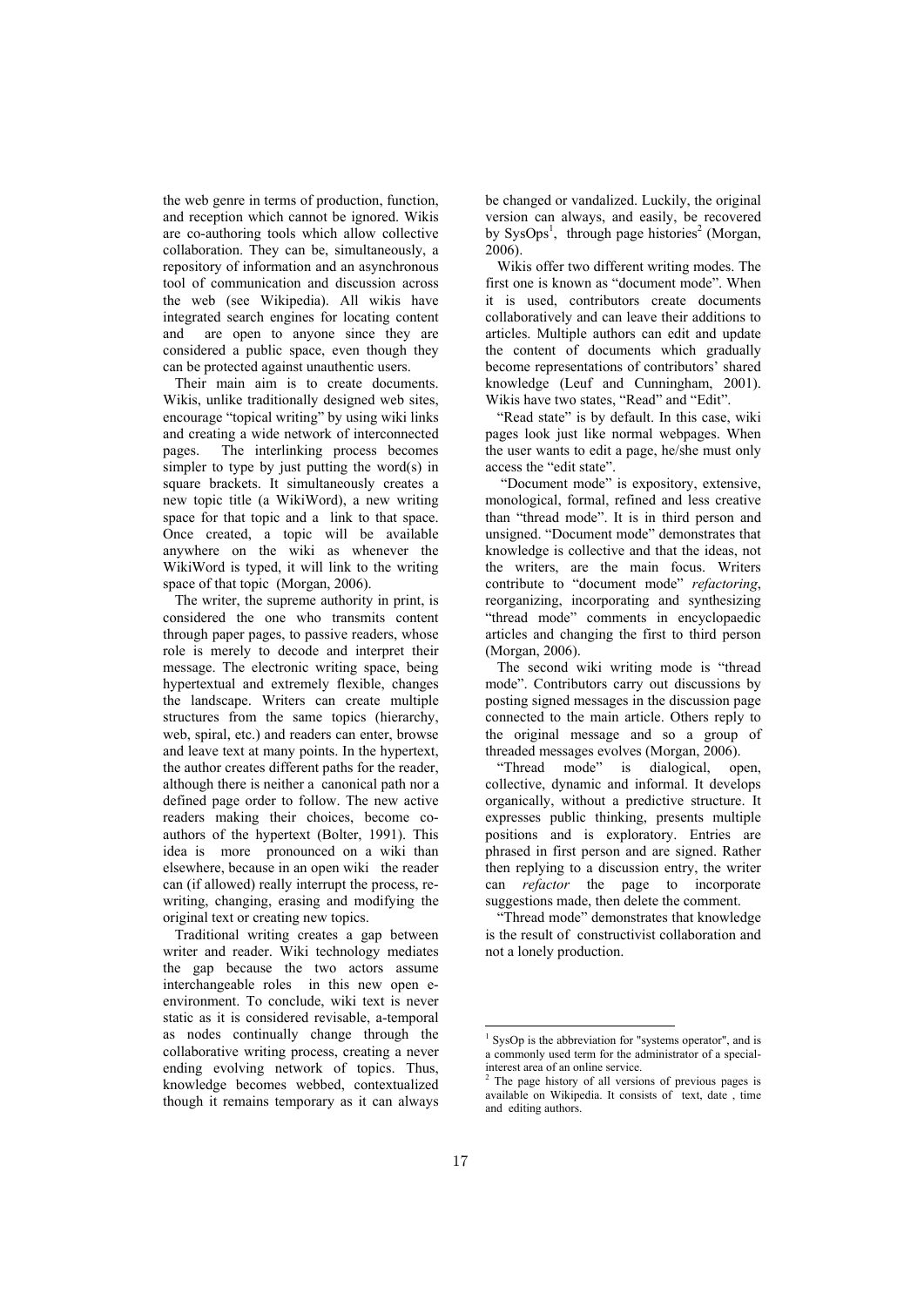# **3. Research objectives and methodolology**

#### **3.1. Wikipedia vs Britannica**

The first objective of this research has been directed towards the investigation of Wikipidia articles and on what has been defined, in this paper as "WikiLanguage", the formal, neutral and impersonal language used in the official encyclopedic articles. In this phase, an analysis of randomly selected sample articles has been carried out. The data for this research in progress has been based on two corpora. Up to now, they include a collection of txt files made up of one hundred articles representing topics taken from the Wiki Folksonomy's <sup>3</sup> eight categories (culture, geography, history, life, mathematics, science, society, technology) and on a contrastive analysis of the same articles found in Encyclopaedia Britannica Online.

The purpose of the quantitative research has been the empirical measurement of some linguistic features in order to define the degree of formality in the WikiLanguage. The sample articles have been analyzed through the ConcApp Concordancer Program. Different factors have been taken into consideration in order to define the formality of Britannica vs Wikipedia. The first aspect has been articles' length (total words) as conciseness was found to be a feature of formal written discourse (Chafe, 1982). The second, average word length (in letters) as short words have been considered a characteristic of informal genres (Biber, 1988). A high level of lexical density (Halliday, 1985) has been found in formal academic writing. It has been considered the main stylistic difference between speech and writing (Biber, 1988).

Subsequently, the number of unique lexical items in the two corpora has been measured. With reference to the findings of Heylighen and Dewaele (1999), frequency of word suffixes typical in formal genres (such as *-age, -ment, -ance/ence, -ion, -ity, -ism*) and impersonal pronouns (it/they) have been calculated. A contrastive frequency of meaningful keywords has also been

investigated. The informality of the language has been measured through the frequency of abbreviations, acronyms, contractions (I'm, don't, he's, etc.) and personal pronouns (I, we, you, he/she, they) which have been found to be typical of informal genres, such as face-to-face and phone conversations (Biber, 1988). As shown in Appendix A (Fig.1), the first results of this research conducted on one hundred articles have highlighted a number of differences and similarities between Wikipedia and Britannica.

Articles in Britannica have proven to be shorter than those in Wikipedia (average length: 1728 vs 3510 words) and they have shown a higher lexical density (44.9% vs 31.4%). Although the level of total formality is clearly higher in Britannica (50.2% vs 36.6%), the frequency of formal nouns and impersonal pronouns typical of the formal discourse (5.3 vs 5.2) and the average word length (in letters 5.4 vs 5.2) has proven to be very similar. The divergent value is related to lexical density, but if text length varies widely (as happens in the two e-ncyclopedias) the different lexical items will appear to be much higher in the shortest text as their relationship is not linear. Each additional one hundred words of text adds fewer and fewer additional unique words (Biber, 1988). Thus, an interpretation of the collected data seems to suggest that thanks to the collective editorial control, the WikiLanguage of the co-authored articles shows a formal and standardized style similar to that found in Britannica. A table representing a part of the collected data, and their graphical representation, has been provided in Appendix A (Fig. 2,3,4).

# **3.2 Web analysis**

Particular attention has been devoted to Wikipedia digital style due to the importance of the interplay between genre and medium when dealing with web-mediated texts. The layout of sample articles has been investigated (table of content, sections and sub-sections extension) as well as multimodality (tables, graphs, images, audio recordings and videos) and hypertextuality [explicative (internal bookmarks), associative (wikilinks) and explorative links (external weblinks)]. At present Wikipedia does not seem to fully exploit the potential offered by multimodality (and Britannica even less), showing few audio

 3 Folksonomy is a neologism which indicates a practice of collaborative categorization which makes use of freely chosen keywords. Taxonomy derives from Greek "taxis" and "nomos". "Taxis" means classification, "nomos" (or nomia) management and "folk" people; so folksonomy means people's classification management.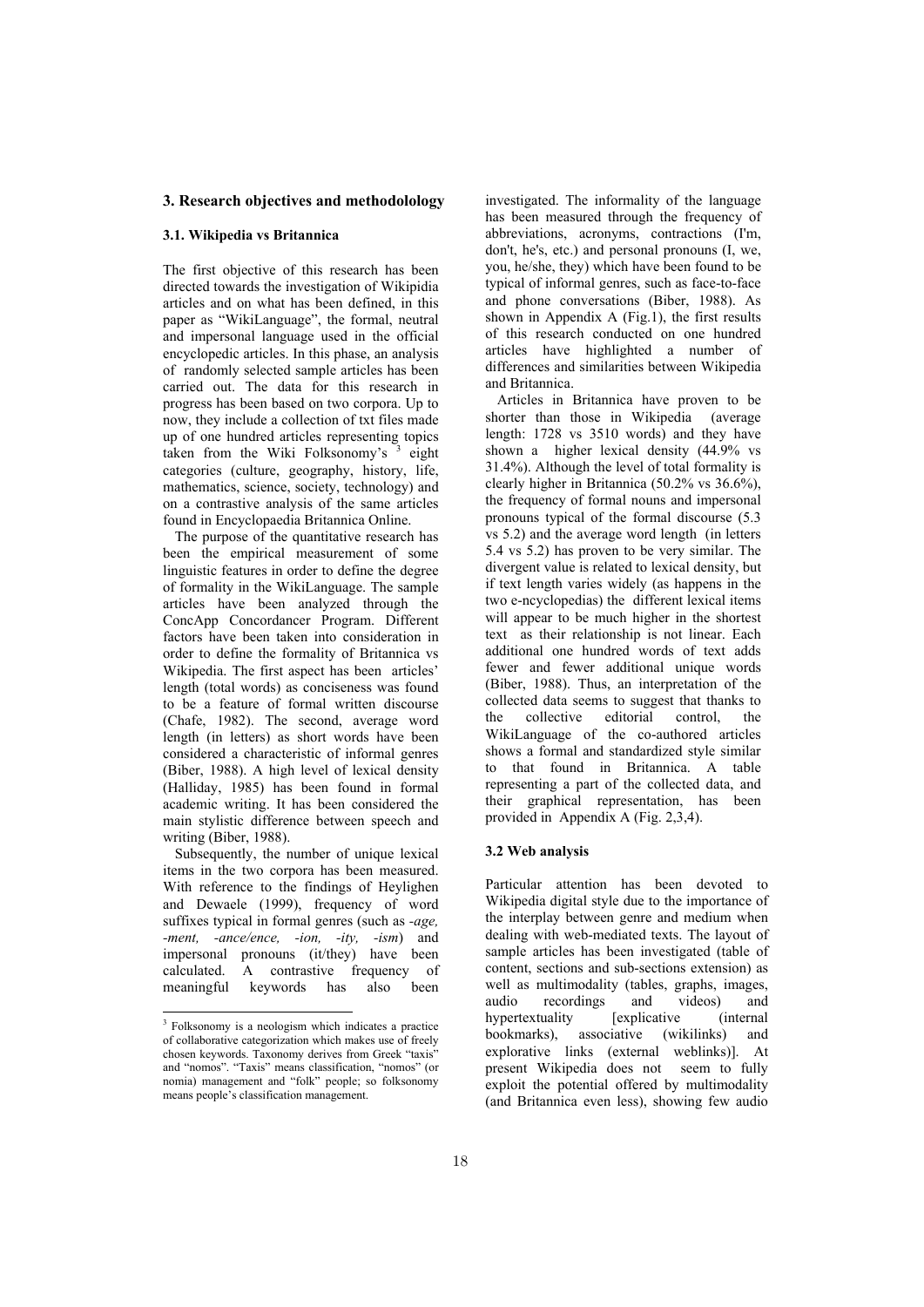recordings and videos. This is probably due to the feature of Open Source software, keeping with hackers' simple and essential style (i.e. Slashdot and Everything2), to the contributors' average technical skills and to the philosophical choice which grants a privilege to information and content over appearance. One of the prominent properties of Wikipedia is its highly dense hypertextuality when compared to Britannica. The analysis of the articles clearly reveal the abundance of Wikipedia's nodes interlinking and dynamism, made possible by wiki software and, by contrast, the isolation, linearity (page structure) and static nature of corresponding Britannica articles. In this case using Finnemann's (1999) concept of "modal shifts" with reference "to reading mode" and "navigating mode", it is evident that Wikipedia articles actively stimulates the latter allowing the reader to construct his/her own personal pathway, browsing inside and outside the website.

# **4. WikiSpeak**

The second phase of this research will focus on Wikipedia as "Computer Mediated Discourse Community" and on the language, defined in this paper as "WikiSpeak", the language spoken-written by Wikipedians in their informal backstage community. The medium has developed its own wired style and specific glossary, which resembles in some aspects the hackers' Jargon File. The main WikiSpeak distinctiveness lies in the lexicon used.

WikiSpeak is an unofficial and high-context language which can be considered as a new variety of the Netspeak, one of the most creative domains of contemporary English. Its peculiarity is immediately evident in the "wikilogisms" found in the Community Portal homepage (i.e. *stub, NPV, wikify, backlogs, FAQ, village pump, etc.)* which can be considered, for its lexical density, a supreme synthesis of WikiSpeak, as well as a political manifesto as the wiki philosophical essence and its informal community style are clearly disclosed here<sup>4</sup>.

The present investigation has started from its analysis in order to measure the impact of the

community front door (content, form, functionality) on the reader, and it will go on analysing the WikiSpeak used in discussion pages connected to the selected articles.

A large number of new words have emerged. WikiSpeak is an informal and colloquial language rich, for example, in acronyms [i.e. NPOV (Neutral Point Of View), COTW (Collaboration Of The Week), IFD (Image For Deletion), etc]. Plenty of abbreviations are also found. They are individual words reduced to two or three letters, [i.e. pls (please), bb ppls (bye bye peoples), etc]. Some abbreviations are like rebuses, as the sound value of the letter, or numeral, acts as a syllable of a word [i.e. B4N (bye for now), CYL (see you later), etc]. Wiki acronyms used in wiki CMC (discussion pages, mailing lists, IRC channels, instant messaging and personal user pages) are not restricted to words or short phrases, but can be sentence-length [i.e. WDYS (what did you say?), CIO (check it out), etc].

Many word processes take place in WikiSpeak, including several ludic innovations. A popular method of creating *wikilogisms* is to combine two separate words to make new *compound words*. Some elements turn up repeatedly, i.e. Wiki (WikiPage, WikiBooks, WikiLink, WikiStress, etc.)<sup>5</sup>. In addition, WikiSpeak makes large use of *blends* (namespace, infobox, quickpoll, etc.) and *semantic shifts* [i.e. orphan, mirror, stub, etc] shown in the wiki glossary available for the newbies.

Distinctive *graphology* is also an important feature of WikiSpeak. All orthographic features have been affected. For example, the status of capitalization varies greatly. There is a strong tendency to use lowercase everywhere on the net. The *lower-case default mentality* means that any use of capitalization is a marked form of communication. Messages wholly in capitals are considered to be shouting and usually avoided. A distinctive feature of Wiki graphology is the way two capitals are used: one initial, one medial.

This phenomenon is called *BiCapitalization* (BiCaps or CamelCase<sup>6</sup>) and is widespread in

-

 4 In the Community Portal homepage, of 1604 words used, 809 are unique words. The lexical density is very high 50.4%. The keywords are: *help* (19), *you* (16), *article* (16), collaboration (8), *free* (7).

<sup>&</sup>lt;sup>5</sup> In Wikipedia veterans avoid their use as it is considered cliché. However it is tolerated when it refers to technical terms (i.e. *wikilinks*). 6

CamelCase is the practice of writing compound words or phrases where the words are joined without spaces, and each word is capitalized within the compound. The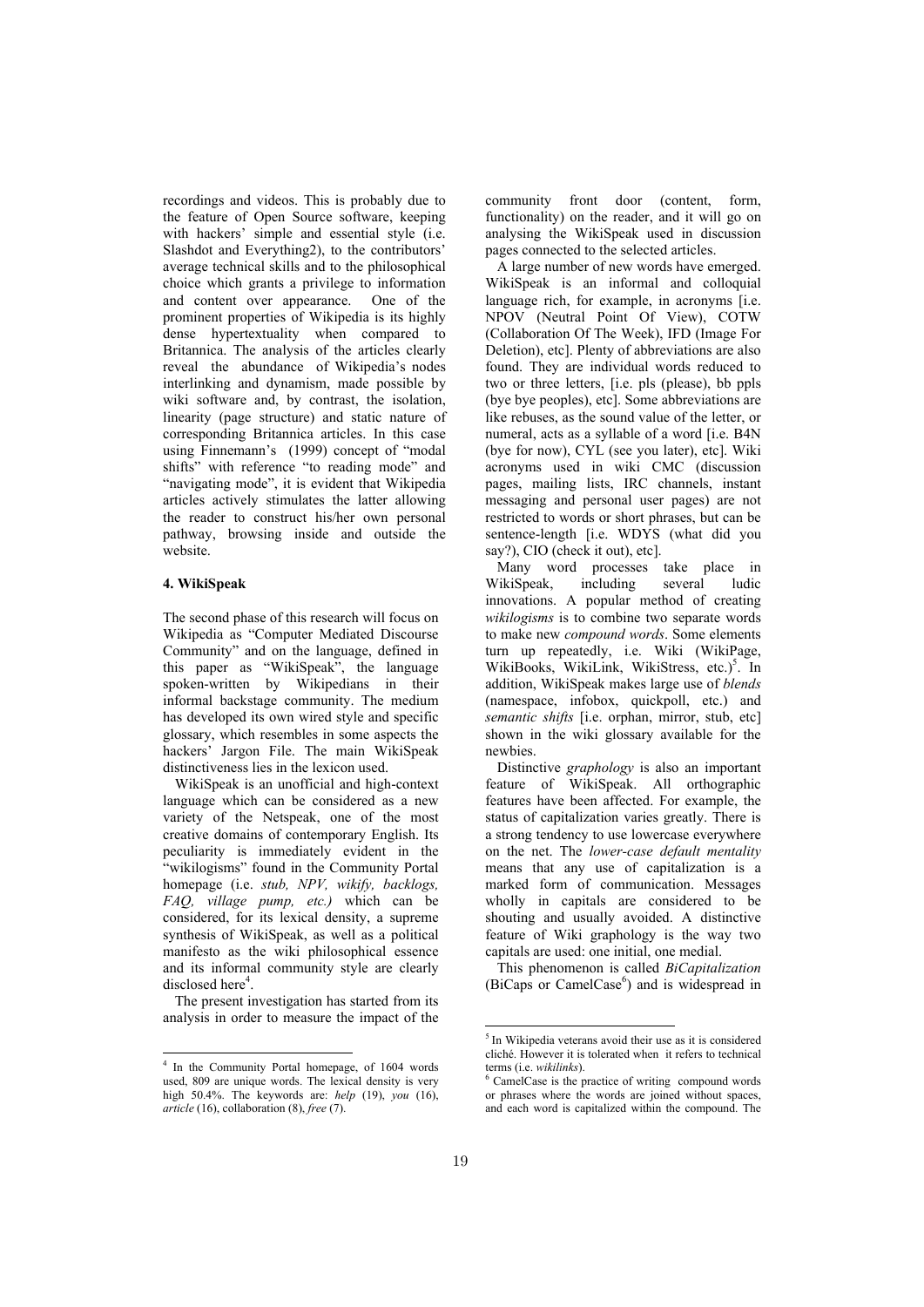Wiki community (i.e. MediaWiki, WikiProject, etc.). It is a very interesting example of how a programming language influences the wired style, as BiCaps were used in hackers' communities as a word joiner alternative to the underscore based style and, in the original wiki convention to create links before the invention of [[ \_ ]] square brackets. Now it has become fashionable in marketing for names of products and companies. Outside these contexts, however, BiCaps are rarely used in formal written English, and most style guides recommend against it.

*Spelling practice* is also a WikiSpeak distinctive character. New spelling conventions have emerged, such as the replacement of plural –s by –z. Emotional expressions make use of a varying number of vowels and consonants (yayyyyyyy) and repeated punctuation (WHAT????), but punctuation sometimes tends to be minimalist or completely absent, a great deal depends on the user's personality: some Wikipedians are scrupulous about maintaining a traditional punctuation while some do not use it at all. On the other hand, there is an increased use of symbols not normally part of the traditional punctuation system, such as # , or repeated dots (…), hyphens (---), repeated use of commas (,,,) or asterisks (\*\*\*). WikiSpeak, as a new variety of the NetSpeak Jargon, can be considered as a creative domain, an independent and individual expression of the linguistic freedom of self-representation in the wiki community of practice.

This research will make use of textual linguistics and corpus linguistics for the investigation of the interactions expressed in the unofficial and informal Wiki CMC.

# **5. Conclusions**

-

In conclusion, this research project has two main focuses: defining the Wikipedia language variations within a dual context of use: official encyclopaedic entries (WikiLanguage) backstage community Speak (WikiSpeak). Wikipedia, as a new expression for the encyclopedic genre, appears very similar to traditional printed encyclopedias due to its stylistic homogeneity, expressed Neutral Point

of View<sup>7</sup> and formal style. The first findings of this research in progress seem to demonstrate how Wikipedia succeeds in reproducing an extant traditional genre even if applied to a collaborative and constructivist scenario.

According to Shephered and Watters (1998), extant subgenres are based on already existing genres in other media forms which have been converted into digital form (i.e. newspaper into electronic news); on the contrary, novel subgenres are entirely dependent on the new medium (i.e. homepages, search engines, webgames, etc.). They stated that when an extant genre migrates to a digital environment, it will initially be faithfully replicated: content and form will be preserved and the capabilities of the new medium will not be fully exploited (see Britannica). At a later stage in the evolution, variant genres are created. This process is driven by the technical capabilities of the new medium. It is the point of view of this study that Wikipedia can be taken as an example of the evolution of an extant traditional genre (encyclopedias) which has been officially preserved in the articles' superficial form, but not in the writing and<br>reading processes (social editing, processes (social editing, intertextuality, high informativeness and browsing mechanisms). The articles' textual form seems to suggest that when collaborative users have to respect stylistic established norms (see Wiki Manual of Style<sup>8</sup>) and shared social working ethics (see Wikiquette<sup>9</sup>), diversity and controversy are erased and the official requested style is respected within the open editing system. Nevertheless, technological advantages offered by collaborative software, reinforce the variety, the quick updating and interconnection of the information provided by the contributors' multitude. Their voices, even if individually, originally and democratically expressed in the CMC wiki community, are merged and homogenized in the articles' neutrality and formality.

-

name comes from the uppercase "bumps" in the middle of the compound word, suggesting the humps of a camel.

 $7$  A Neutral Point Of View (NPOV) is writing free from bias. It is generally considered desirable for journalistic and encyclopedic writings. According to the Wikipedia's founder, Jimbo Wales, NPOV is an "absolute and nonnegotiable" principle in Wiki Manual of Style. 8

Manual of Style is a style guide for Wikipedia's contributors. It has the purpose of making the editing easier by following a consistent format.

<sup>9</sup> Principles of Wikiquette are the guidelines on how to work with others on Wikipedia.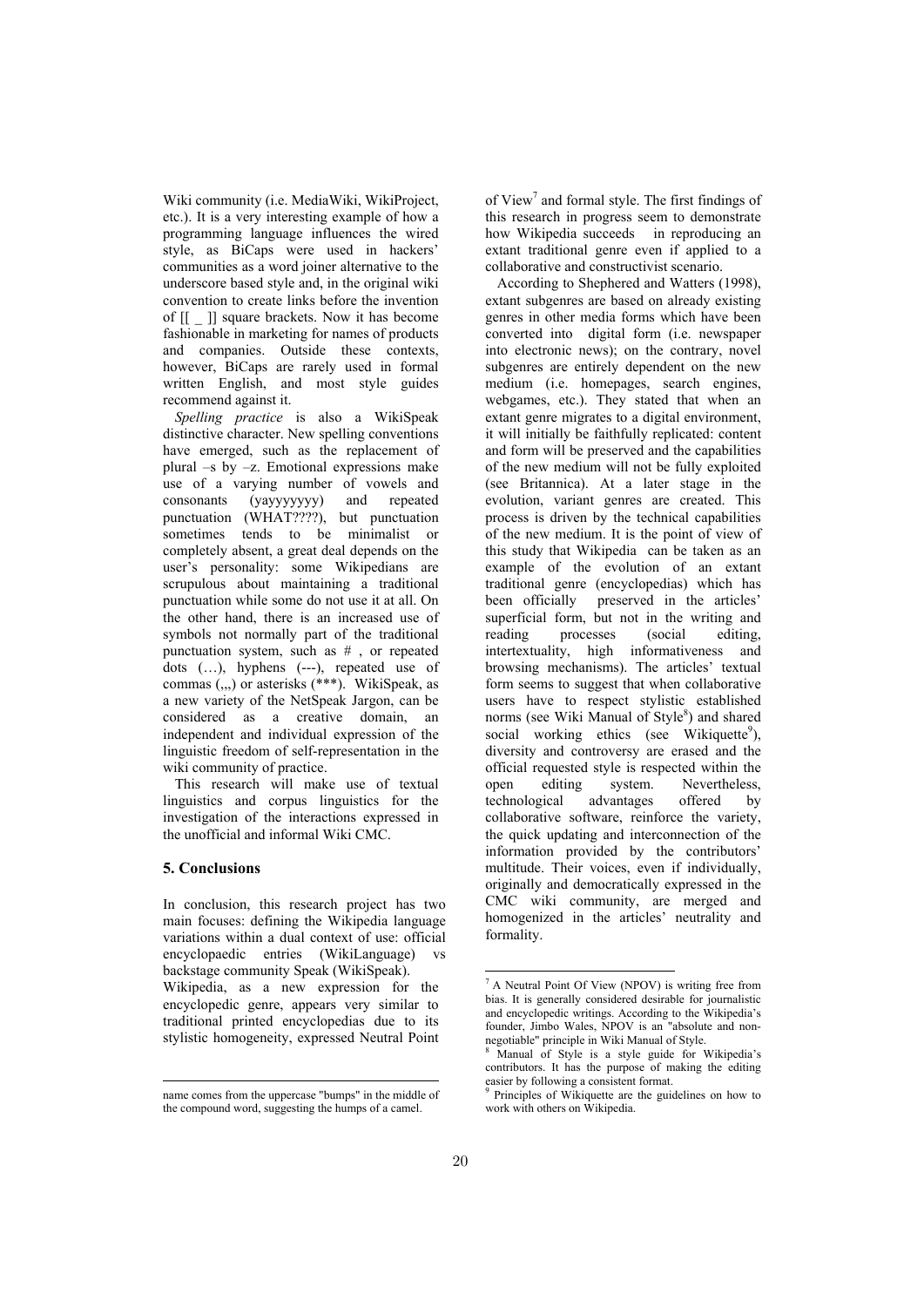Linguistic analysis cannot be separated from the investigation of the main philosophical and political goals of Wikipedia whose main aim is to pursue freedom of content and information expressed through the Wikipedian "Collective" (Lèvy, 1994) and "Connective" Intelligence (de Kerckove, 1997) in this new acentric  $r$ hizomatic environment<sup>10</sup> (Deleuze-Guattari, 1980). Encyclopaedia Britannica is a knowledge compendium without any political meaning hosted by a commercial website  $(com)$ . In the 18<sup>th</sup> century, the original French "Encyclopédie" from Diderot and D'Alambert was mainly a political project designed to propagate the ideas of Enlightenment and to establish the reign of reason in Europe (Soufron, 2004). Similarly, Wikipedia in the current I.C.T. age, can be considered as a postmodern Encyclopaedia, a copyleft reference work with a non-profit cultural goal (.org) affording a political project rather than merely a scientific one. It is aimed at changing the society of the  $21<sup>st</sup>$  century by giving control over content to everyone and thus enhancing freedom of expression and recovering the original aim of the World Wide Web inventor: Sir Tim Berners Lee wanted the web to be a boundless library of Babel and not a global supermarket as it has become in the *dot.com* era.

### **References**

-

Biber Douglas. 1988. *Variation across speech and writing*. Cambridge University Press. Cambridge, UK.

Bolter Jay David. 1991, *Writing Space: Computers, Hypertext, and the Remediation of Print,* Lawrence Erlbaum Associates, N.Y., USA

Chafe Wallace L. 1982. "Integration and involvement in speaking, writing, and oral literature" in D. Tannen (Ed.), *Spoken and Written Language: Exploring Orality and Literacy* (pp. 35-53). Norwood, NJ: Ablex.

Crystal David. 2001. *Language and the Internet*, Cambridge University Press, Cambridge, UK.

Crystal David 2004. *The Cambridge Encyclopedia of English Language,* Cambridge University Press, Cambridge, UK.

De Kerkhove Derrick. 1997. *Connected Intelligence, the Arrival of the Web Society,* Somerville House Toronto, Canada.

Deleuze Gilles and Guattari Felix. 1980. tr. Eng., 1987, *A Thousand Plateaus: Capitalism and Schizophrenia,*  University of Minnesota Press Minneapolis, USA.

Emigh William, Herring Susan. 2005. *Collaborative Authoring on the Web: A Genre Analysis of Online Encyclopedias.* Proceedings of the Thirty-Eighth Hawai'i.*,* International Conference on System Sciences (HICSS-38), IEEE Press, Los Alamitos, USA.

*Encyclopaedia Britannica Online*  http://www.britannica.com

Finnemann Niels Ole. 1999 *Hypertext and theRepresentational Capacities of the Binary Alphabet* http://www.hum.au.dk/ckulturf/pages/publications/nof/hy pertext.htm

Herring Susan. 1996. *Computer Mediated Communication, linguistic, social and cross-cultural perspectives,* John Benjamins Publishing Company. Amsterdam, Philadelphia.

Heylighen Francis and Dewaele JM. 1999. *Formality of language: Definition, measurement and behavioral determinants.* Internal Report, Center "Leo Apostel", Free University of Brussels, Belgium .

Leuf Bo and Cunningham Ward. 2001. *The Wiki Way: Quick Collaboration on the Web,* Addison-Wesley, New York, USA.

Lèvy Pierre. 1994. *L'intelligence Collective. Pour une antropologie du cyberspace*, La Découverte, Paris, France.

McLuhan Marshall. 1964. "The Medium is the Message" in *Understanding Media: The Extensions of Man*, Signet, New York, USA.

Morgan M.C. *BlogsandWikis* http://biro.bemidjistate.edu/~morgan/wiki/wiki.ph

Shepherd Michael, Watters Carolyn. 1998. *The evolution of cybergenres* in International Conference on System Sciences (HICSS-31). Hawai'i, vol. II, p. 97-109 cit. in "Literature Genre & Cybergenre".

Soufron Jean Baptiste. 2004. *The political importance of the Wikipedia project: Wikipedia toward a new electronic enlightment era?* http://soufron.free.fr

Swales John M. 1990. *Genre Analysis. English in Academic and Research Setting*, Cambridge University Press, Cambridge, UK.

*Wikipedia*  http://www.wikipedia.org

<sup>10</sup> In *A Thousand Plateaus: Capitalism and Schizophrenia,* Deleuze and Guattari state that a rhizome is any structure in which each point is necessarily connected to each other point, where no location may become a beginning or an end, so the whole is heterogeneous. Deleuze labels the rhizome as a "multiplicity" resistant to structures of domination.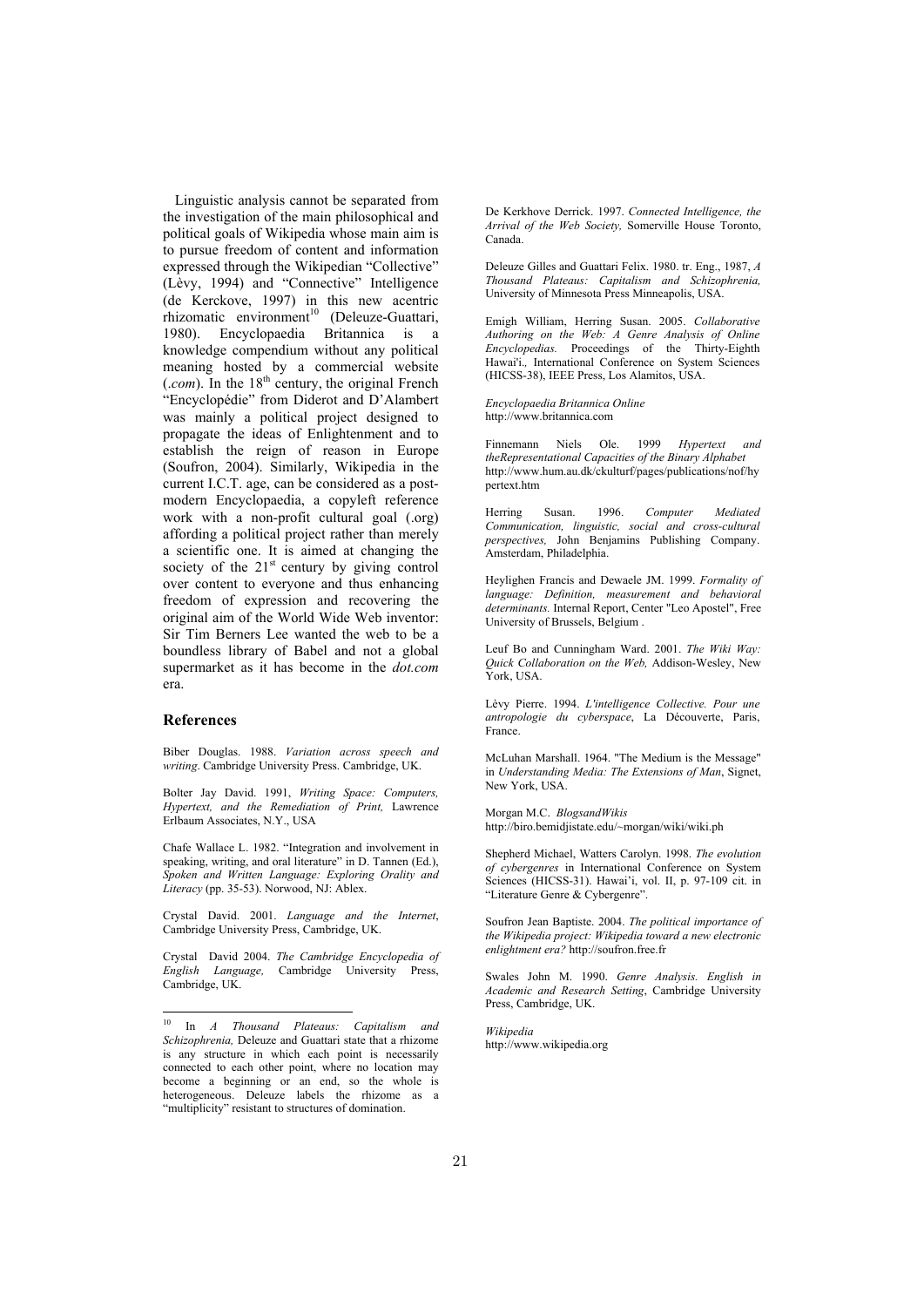| APPENDIX A |  |
|------------|--|
|------------|--|

|                        | <b>Lexical</b> | <b>Formal</b>     |              | <b>Lexical</b>                      | Formal           |              |                          |                  |                            |                  |                       |                  |
|------------------------|----------------|-------------------|--------------|-------------------------------------|------------------|--------------|--------------------------|------------------|----------------------------|------------------|-----------------------|------------------|
|                        |                | nouns             | TOT.         |                                     | nouns            | TOT.         | <b>Words in articles</b> |                  | <b>Letters in articles</b> |                  | Words' average length |                  |
| <b>ARTICLE'S TITLE</b> |                |                   |              |                                     |                  |              |                          |                  |                            |                  |                       |                  |
|                        | density        | $+P.P.$           |              | density $+P.P.$                     |                  |              |                          |                  |                            |                  |                       |                  |
|                        |                | <b>BRITANNICA</b> |              |                                     | <b>WIKIPEDIA</b> |              | <b>BRITANNICA</b>        | <b>WIKIPEDIA</b> | <b>BRITANNICA</b>          | <b>WIKIPEDIA</b> | <b>BRITANNICA</b>     | <b>WIKIPEDIA</b> |
| <b>Blair Tony</b>      | 53.2<br>40.9   | 5,9<br>5.4        | 59,0<br>46.3 | 25,8<br>30.4                        | 5,4<br>3.8       | 31,2<br>34.2 | 427<br>1716              | 9063<br>5311     | 2225<br>9054               | 44202<br>27355   | 5.2<br>5.3            | 4,9<br>5,2       |
| Walt disney            |                |                   |              |                                     |                  |              |                          |                  |                            |                  |                       |                  |
| Numerical Analysis     | 28.4<br>55.5   | 7.3<br>5.7        | 35,7         | 33,7<br>24.6                        | 8,5<br>7.1       | 42,2<br>31.7 | 3136<br>389              | 1703<br>5284     | 17685<br>2094              | 9680<br>28450    | 5.6<br>5.4            | 5,7<br>5.4       |
| <b>Big Bang</b>        | 36,8           | 3,9               | 61,2<br>40.7 | 33,0                                | 4.1              | 37.2         | 1560                     | 3473             | 8606                       | 18671            | 5,5                   | 5,4              |
| Typewriter             | 31.3           | 5,3               | 36,6         | 27,3                                | 9,0              | 36.3         | 6077                     | 6428             | 32484                      | 35040            | 5,3                   | 5,5              |
| Marx<br>Ischia         | 55,7           | 3,5               | 59,2         | 42,3                                | 2,6              | 44,8         | 341                      | 1370             | 1689                       | 6490             | 5,0                   | 4,7              |
| Graffito               | 55,2           | 5.4               | 60.6         | 35,9                                | 4.3              | 40.2         | 406                      | 4141             | 2119                       | 21254            | 5,2                   | 5,1              |
| Pizza                  | 68.1           | 6,9               | 75.0         | 31.1                                | 2.4              | 33,5         | 116                      | 3671             | 614                        | 18589            | 5.3                   | 5,1              |
| Jazz dance             | 45.0           | 11,2              | 56,2         | 43.8                                | 9.7              | 53,5         | 411                      | 720              | 2184                       | 3205             | 5,3                   | 4,5              |
| <b>Beatles</b>         | 27.2           | 3.1               | 30.3         | 26.4                                | 3.6              | 30.0         | 1852                     | 9084             | 9859                       | 46474            | 5.3                   | 5.1              |
| Romanticsm             | 45,2           | 6,7               | 51,9         | 36,0                                | 7,7              | 43,7         | 1511                     | 3465             | 8581                       | 18810            | 5,7                   | 5,4              |
| Alcoholism             | 31,6           | 8,4               | 40,0         | 35,3                                | 8,5              | 43,8         | 4996                     | 2919             | 28760                      | 16569            | 5,8                   | 5,7              |
| Einstein               | 37,2           | 5.3               | 42,5         | 30.6                                | 5.1              | 35,7         | 3867                     | 6391             | 20042                      | 34148            | 5.2                   | 5,3              |
| Madonna                | 53,2           | 4.7               | 57,9         | 28,2                                | 3,8              | 32,0         | 615                      | 6145             | 3255                       | 30753            | 5,3                   | 5,0              |
| James Dean             | 59,5           | 3,8               | 63,3         | 38,8                                | 3,1              | 41,9         | 442                      | 2342             | 2268                       | 11500            | 5,1                   | 4,9              |
| Matrix                 | 24.4           | 4.8               | 29.2         | 27.0                                | 4,3              | 31,3         | 1034                     | 1771             | 4066                       | 8274             | 3.9                   | 4,7              |
| Quantum Number         | 56,3           | 2.2               | 58,5         | 32,9                                | 4,2              | 37,1         | 135                      | 1009             | 737                        | 5138             | 5,5                   | 5.1              |
| London                 | 23.0           | 5.6               | 28.6         | 26.1                                | 5.1              | 31.2         | 17138                    | 7942             | 91560                      | 41239            | 5.3                   | 5,2              |
| Garibaldi              | 33.1           | 4,6               | 37,7         | 38.3                                | 4.2              | 42,5         | 2916                     | 2203             | 14570                      | 11238            | 5,0                   | 5,1              |
| Wars of Roses          | 43,7           | 2,6               | 46,3         | 27,2                                | 3,3              | 30,5         | 796                      | 4298             | 4065                       | 21390            | 5,1                   | 5,0              |
| <b>AIDS</b>            | 33.6           | 5,9               | 39.5         | 26,6                                | 7.8              | 34.4         | 3322                     | 5615             | 17969                      | 31338            | 5,4                   | 5,6              |
| <b>Bush George</b>     | 51,8           | 6.0               | 57,8         | 29.3                                | 6,2              | 35,5         | 546                      | 7043             | 2863                       | 37857            | 5,2                   | 5,4              |
| Berlusconi             | 58,1           | 6,2               | 64,3         | 29,3                                | 5,6              | 34,9         | 227                      | 6748             | 1260                       | 35990            | 5,6                   | 5,3              |
| Heart                  | 38.3           | 4.3               | 42.6         | 33.3                                | 3.9              | 37,2         | 917                      | 1831             | 4691                       | 9395             | 5.1                   | 5.1              |
| Turquoise              | 67.5           | 2.9               | 70.4         | 33,6                                | 3,9              | 37,5         | 277                      | 4258             | 1550                       | 23131            | 5,6                   | 5,4              |
| Solar Energy           | 40.6           | 5.3               | 45.9         | 26.2                                | 4.5              | 30.7         | 849                      | 5549             | 4473                       | 28701            | 5,3                   | 5,2              |
| Internet               | 33,7           | 6.3               | 40.0         | 33,7                                | 4,5              | 38,2         | 2552                     | 4432             | 14634                      | 24135            | 5,7                   | 5,4              |
| Balloon                | 51,9           | 3,4               | 55,3         | 34,7                                | 3,7              | 38,4         | 505                      | 1696             | 2619                       | 8615             | 5,2                   | 5,1              |
| Virtual Reality        | 59.1           | 8.9               | 68,0         | 40,6                                | 8.9              | 49,5         | 325                      | 1874             | 1849                       | 9932             | 5.7                   | 5,3              |
| U <sub>2</sub>         | 58,7           | 2,7               | 61.4         | 26,7                                | 3,5              | 30,2         | 438                      | 6433             | 2313                       | 30752            | 5,3                   | 4,8              |
| Graph theory           | 54,8           | 2.6               | 57,4         | 36,5                                | 3,9              | 40,4         | 272                      | 1299             | 1352                       | 6906             | 5,0                   | 5,3              |
| Boolean algebra        | 36.5           | 7.4               | 43.9         | 19.0                                | 5.9              | 24.9         | 430                      | 2618             | 2103                       | 9903             | 4.9                   | 3,8              |
| Himalaya               | 26,2           | 3.1               | 29.3         | 33,3                                | 3.3              | 36.6         | 6808                     | 2710             | 35642                      | 14579            | 5.2                   | 5,4              |
| Gobi desert            | 38.9           | 4.5               | 43.4         | 30.7                                | 3.5              | 34.2         | 2172                     | 3850             | 11529                      | 19312            | 5,3                   | 5.0              |
| Barcelona              | 55.1           | 5.4               | 60,5         | 37,0                                | 4.7              | 41.7         | 294                      | 3543             | 1622                       | 18113            | 5,5                   | 5,1              |
| Bermuda triangle       | 68,2           | 4.5               | 72,7         | 38,6                                | 5,5              | 44.1         | 154                      | 2778             | 827                        | 14571            | 5,4                   | 5,2              |
| SARS                   | 55,3           | 3,9               | 59,2         | 29,7                                | 4.8              | 34,5         | 456                      | 4826             | 2485                       | 25611            | 5,4                   | 5,3              |
| Feminism               | 34.8           | 8.2               | 43           | 29.6                                | 7,9              | 37,5         | 4786                     | 6332             | 26338                      | 34532            | 5,5                   | 5,5              |
| Euro                   | 49,6           | 5,1               | 54,7         | 23,7                                | 5,1              | 28,8         | 565                      | 7253             | 3074                       | 37004            | 5,4                   | 5,1              |
| Racism                 | 49.2           | 8.3               | 57,5         | 26.6                                | 6.3              | 32,9         | 689                      | 10320            | 3818                       | 56183            | 5,5                   | 5.4              |
| Homosexuality          | 43.1           | 6.9               | 50           | 29                                  | 7.9              | 36,9         | 1426                     | 7810             | 7954                       | 46787            | 5.6                   | 6,0              |
| Jet engine             | 21,1           | 4,4               | 25,5         | 26,5                                | 3,6              | 30,1         | 5400                     | 5227             | 27753                      | 27592            | 5,1                   | 5,3              |
| FORMALITY IN %         | 44.9           | 5.3               | 50.2         | 31.4                                | 5.2              | 36,6         |                          |                  |                            |                  |                       |                  |
|                        |                |                   |              | <b>ARTICLES' AVERAGE LENGTH</b>     |                  | 1728         | 3510                     |                  |                            |                  |                       |                  |
|                        |                |                   |              |                                     | (in words)       |              |                          |                  |                            |                  |                       |                  |
|                        |                |                   |              | 5.3<br><b>WORDS' AVERAGE LENGTH</b> |                  |              |                          |                  |                            | 5,2              |                       |                  |
|                        |                |                   |              |                                     |                  |              |                          |                  | (in letters)               |                  |                       |                  |

**Figure 1. Linguistic formality: Britannica vs Wikipedia**